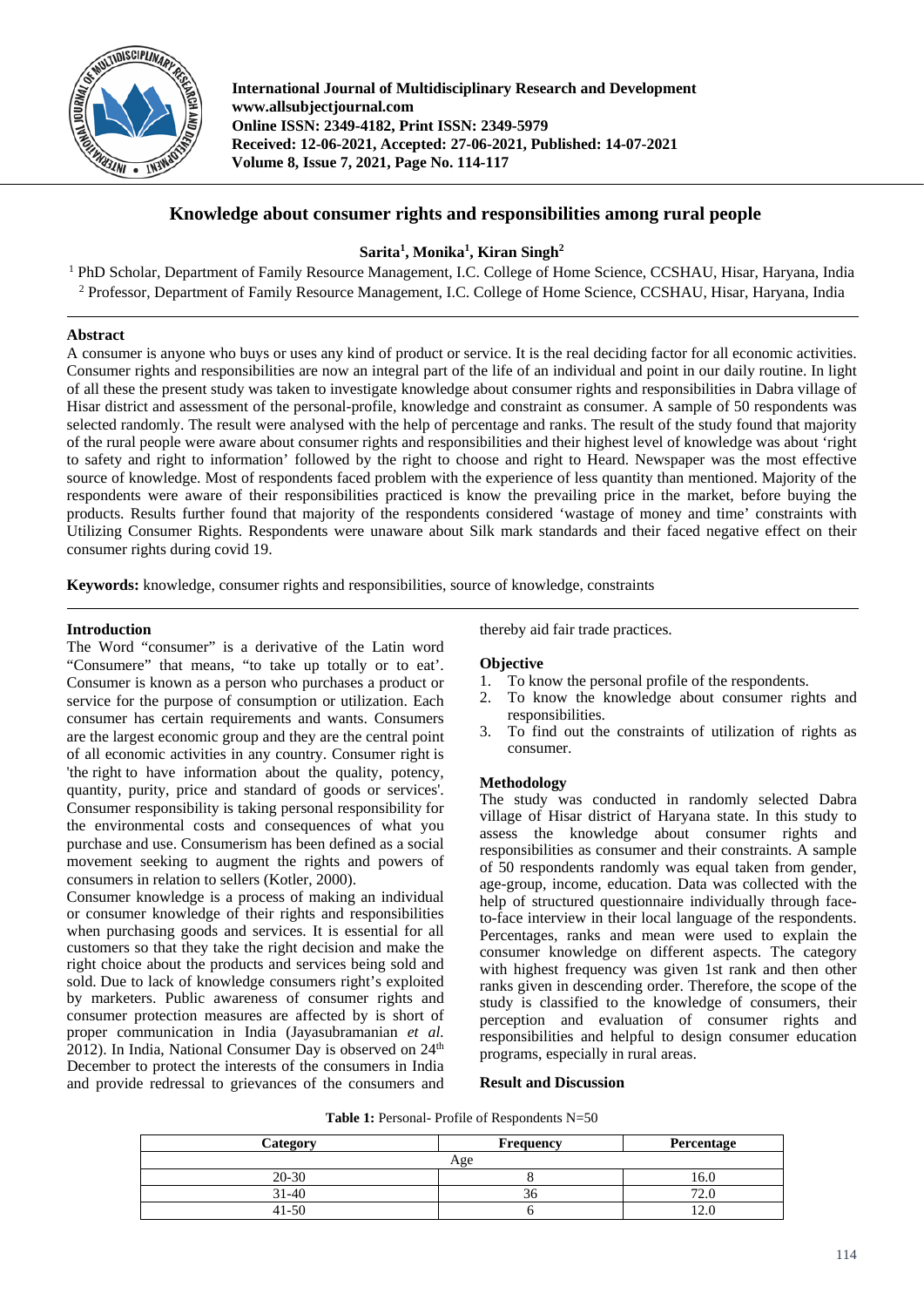|                  | Gender         |      |
|------------------|----------------|------|
| Male             | 18             | 36.0 |
| Female           | 32             | 64.0 |
|                  | Education      |      |
| Illiterate       | $\overline{4}$ | 8.0  |
| Primary          | 11             | 22.0 |
| Middle           | 17             | 34.0 |
| Graduate         | 12             | 24.0 |
| Post-Graduate    | 6              | 12.0 |
|                  | Caste          |      |
| General          | 42             | 84.0 |
| BC               | 5              | 10.0 |
| SC/ST            | 3              | 6.0  |
|                  | Marital status |      |
| Married          | 33             | 66.0 |
| Unmarried        | 17             | 34.0 |
|                  | Family type    |      |
| Nuclear          | 34             | 68.0 |
| Joint            | 16             | 32.0 |
|                  | Monthly income |      |
| Up to Rs. 10,000 | 14             | 28.0 |
| Rs. 10001-20000  | 25             | 50.0 |
| Above 20000      | 11             | 22.0 |
|                  |                |      |

In table 1 clearly shows that maximum numbers of respondents (72%) belonged to 31-40 years of age followed by 20-30years (16%) and age group of 41-50 (12%) respectively. The data reveals that the majority of the respondents were female (64%) followed by males (36%). Majority of the respondents (34%) were middle level, graduate level education (24%) and primary (22%) followed by post-graduate (12%) and illiterate (8%) respectively. Caste which indicated that 84 percent of the respondents were belonging to general category, followed by 10 percent of respondents was belonging to BC category and only 6 percent were in SC/ST category. 66 percent respondents were married followed by unmarried status (34%). On the family types showed that majority of the respondents were living in nuclear families (68%) followed by joint families (32%). Maximum respondents (50%) were earning Rs.10001- 20000 per month followed by 28 percent who were earning up to Rs. 10000 per month. Only 22 percent respondents were having monthly income above Rs.20000.

**Table 2:** Awareness about Consumer Rights and Responsibilities among Rural People

| <b>Awareness</b> | <b>Frequency</b> | Percentage |
|------------------|------------------|------------|
| Yes              |                  |            |
| ÑО               |                  |            |
| Total            |                  |            |

Table 2 depicts that 92% of the rural people were aware about consumer rights and responsibilities; they think as a consumer they have certain rights and responsibilities towards the use of product. Only 8% respondents were not aware of their consumer rights and responsibilities.

**Table3:** Knowledge about Consumer Rights N=50

|                                 | Frequency $(\% )$ |          |      |
|---------------------------------|-------------------|----------|------|
| Consumer rights                 | Yes               | No       | Rank |
| Right to safety                 | 50(100.0)         |          |      |
| Right to information            | 50(100.0)         |          |      |
| Right to choose                 | 48 (96.0)         | 2(4.0)   | Н    |
| Right to be heard               | 44 (88.0)         | 6(12.0)  | Ш    |
| Right to seek redressal         | 26(52.0)          | 24(48.0) | VII  |
| Right to basic needs            | 42 (84.0)         | 8(16.0)  | IV   |
| Right to consumer education     | 40(80.0)          | 10(20.0) | V    |
| Right to health and environment | 36(72.0)          | 14(28.0) | VI   |

Rank given in table 3 represent for different rights that highest level of knowledge was regarding 'right to safety and right to information' (100%) followed by the right to choose (96%) and right to heard (88%). Least knowledge was found regarding the right to seek redressal (52.0).

**Table 4:** Source of Knowledge N=50

| <b>Source</b>            | Frequency | Percentage | Rank |
|--------------------------|-----------|------------|------|
| Newspaper                | 20        | 40.0       |      |
| T.V.                     |           | 8.0        |      |
| Friends and Neighbourers | 16        | 32.0       | Н    |
| Radio                    |           | 6.0        |      |
| Magazine and journals    |           | 4.0        | V١   |
| Poster                   |           |            | ЛΠ   |
| Education                |           |            | Ш    |

Table 4 shows that the source of knowledge of the consumer rights and responsibilities. Maximum respondent's main source of knowledge was newspaper (40%) followed by friends and neighbourers (32%), education (10%), T.V. (8%), radio (6%) and magazine and journals are also good source of knowledge.

**Table 5:** Problems Faced By Rural People N=50

| Problems faced by rural people | Frequency $(\% )$ | <b>Rank</b> |
|--------------------------------|-------------------|-------------|
| Poor quality of goods          | 37(74.0)          | П           |
| False packaging                | 16(32.0)          | VII         |
| False labeling                 | 11(22.0)          | VIII        |
| False weight and measures      | 27(54.0)          | IV          |
| No standardized marks          | 21(42.0)          | V           |
| Less quantity than mentioned   | 48 (96.0)         |             |
| Adulteration                   | 19 (38.0)         | VI          |
| Over pricing                   | 31(62.0)          | Ш           |
| Mean                           | 26.25             |             |

(Data has multiple responses, so the total percentage exceeds100)

Table 5 indicates that the problems faced by the rural people while purchasing goods and services. 96% respondents were experience of less quantity than mentioned, while 74% were faced the problem of poor quality of goods and over pricing (62%) followed by false weight and measures problem faced by respondents. Least problem faced by rural was false labeling (22%).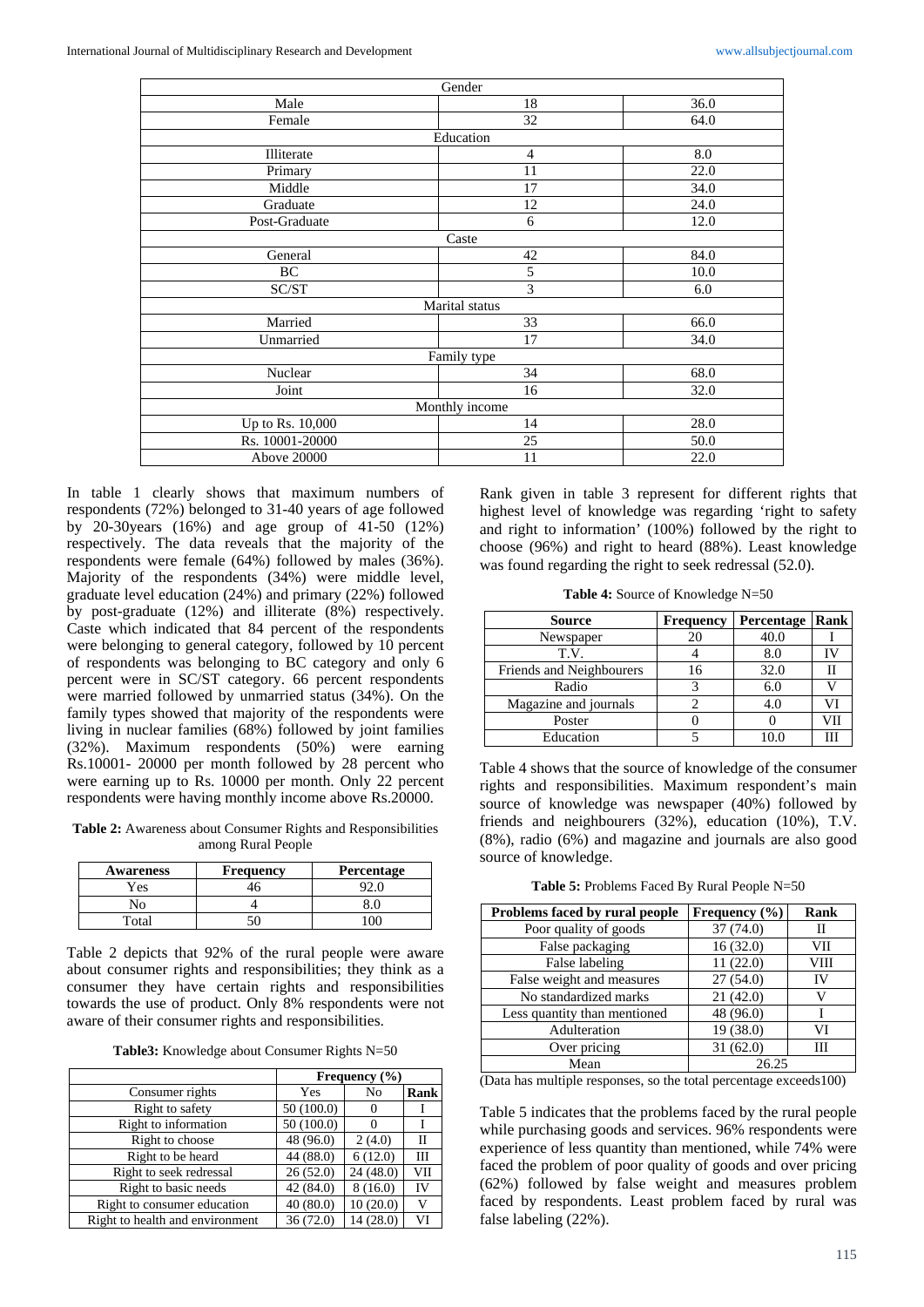**Table 6:** Consumer Following Responsibilities While Purchasing Goods & Service

| <b>Consumer Responsibilities</b>                                         | Frequency $(\% )$ | <b>Rank</b> |
|--------------------------------------------------------------------------|-------------------|-------------|
| Buying standard goods with standard<br>marks like ISI, FPO etc.          | 39(78.0)          | IV          |
| Checking the quantity, potency and purity<br>of the products             | 44 (88.0)         | П           |
| To know the prevailing price in the<br>market, before buying the product | 48 (96.0)         |             |
| Negotiating for the price of the goods,<br>below MRP                     | 41(82.0)          | Ш           |
| Asking for cash receipt for purchase made<br>from the shopkeeper         | 38 (76.0)         |             |
| Asking for the warrantee/ guarantee card<br>for the equipments purchased | 44 (88.0)         | П           |
| Checking the printed terms and conditions<br>written on the package      | 32(64.0)          | VI          |
| Mean                                                                     | 40.85             |             |

(Data has multiple responses, so the total percentage exceeds 100)

In this table, the most common responsibilities practiced by respondents is know the prevailing price in the market, before buying the products (96%) and both checking the quantity, potency and purity of the products and asking for the warrantee/guarantee card for the equipment purchased (88%). Out of sample size 82% respondents aware about negotiating for the price of the goods, below MRP, 78% respondents buying goods with standard marks, 76% respondents taken the cash receipt for purchase and least responsibilities in checking the printed terms and conditions written on the package(64%).

**Table7:** Constraints Faced By Consumers with Utilizing Consumer Rights

| <b>Constraints</b>                                 | <b>Frequency (%)Rank</b> |     |
|----------------------------------------------------|--------------------------|-----|
| Lack of knowledge                                  | 40(80.0)                 |     |
| Wastage of money and time                          | 46 (92.0)                |     |
| Have no trust in getting justice                   | 33(66.0)                 | VI  |
| Process is stressful                               | 42(84.0)                 | IV  |
| Lack of cooperation from members of forum          | 45 (90.0)                | Н   |
| Difficulty in finding location of forum            | 24(48.0)                 | VII |
| Procedure for filling complaints is<br>complicated | 44 (88.0)                |     |
| Mean                                               | 39.14                    |     |

(Data has multiple responses, so the total percentage exceeds100)

Table 7 explained that majority of the respondents considered 'wastage of money and time'(92%) and 'lack of cooperation from members of forum'(90%) as main constraints faced by respondents. Next ranked constraints faced by people were 'procedure for filling complaints is complicated' followed by 'process is stressful' and 'lack of knowledge'. Least constraint was 'difficulty in finding location of forum'.

**Table 8:** Knowledge about Standards

| <b>Standards</b>                   | <b>Unaware</b> | <b>Partial aware</b> | <b>Fully aware</b> |
|------------------------------------|----------------|----------------------|--------------------|
| Agmark                             | 33 (66.0)      | 5(10.0)              | 12(24.0)           |
| ISI                                | 30(60.0)       | 2(4.0)               | 18 (36.0)          |
| Woolmark                           | 38 (76.0)      | 7(14.0)              | 5(10.0)            |
| Hallmark                           | 36 (72.0)      | 11(22.0)             | 3(6.0)             |
| Silk mark                          | 40(80.0)       | 9(18.0)              | 1(2.0)             |
| Handloom mark                      | 39 (78.0)      | 8(16.0)              | 3(6.0)             |
| Vegetarian/non-<br>vegetarian mark | 29(58.0)       | 6(12.0)              | 15(30.0)           |
| Energy efficiency rating           | 34(68.0)       | 10(20.0)             | 6(12.0)            |
| Mean                               | 34.87          | 7.25                 | 7.87               |

Table 8 depicts that respondents were unaware about Silk mark (80%), Handloom mark (78%), Woolmark (76%) and Hallmark (72%) respectively respondents having unaware about these standards. Respondents were having fully awareness about ISI (36%), Vegetarian/ non-vegetarian mark (30%), Agmark (24%) and Energy efficiency rating (12%) standards.

**Table 9:** Covid 19 Impact on Consumer's Rights and Responsibilities

| Impact on respondents No effect Negative effect Positive effect |          |          |        |
|-----------------------------------------------------------------|----------|----------|--------|
| No. of respondents                                              | 11(22.0) | 36(72.0) | 3(6.0) |

Tables 9 indicate that 72 percent of respondents were negative effect on their consumer rights during covid 19 periods whereas 22 percent were no effect and 6 percent of consumer gain positive effect.

**Table10:** Pre and Post- Knowledge among Rural People about Consumer Rights

| <b>Variables</b>                   | Pre-<br>knowledge | Post-<br>knowledge | Gain<br>knowledge |
|------------------------------------|-------------------|--------------------|-------------------|
| Right to safety                    | 42 (84.0)         | 50(100.0)          | 8(16.0)           |
| Right to information               | 41(82.0)          | 50(100.0)          | 9(18.0)           |
| Right to choose                    | 45 (90.0)         | 48 (96.0)          | 3(6.0)            |
| Right to be heard                  | 43(86.0)          | 44 (88.0)          | 1(2.0)            |
| Right to seek redressal            | 18 (36.0)         | 26(52.0)           | 8(16.0)           |
| Right to basic needs               | 39 (78.0)         | 42 (84.0)          | 3(6.0)            |
| Right to consumer<br>education     | 33(66.0)          | 40(80.0)           | 7(14.0)           |
| Right to health and<br>environment | 29(58.0)          | 36(72.0)           | 7(14.0)           |
| Mean                               | 36.25             | 42.0               | 5.75              |

Table10 revealed that pre-knowledge (36.25) and postknowledge (42.0) of respondents about consumer rights. Therefore gain in knowledge was increased (5.75) at postexposure.

#### **Conclusion**

Knowledge of consumer rights is the most essential issue. Every consumer's right to get the desired product or services by means of fair trade. A product or service is only worth the amount paid by the consumer if it derives consumer satisfaction. The result of the study concluded that majority of respondent were of the age group of 31-40 yr (72%), belonging to general category (84%), were middle level of education (34%), having married status (66%), having nuclear families (68%) and earning Rs. 10001-20000 monthly income. Results found that majority of the rural people were aware about consumer rights and responsibilities and their highest level of knowledge was about 'right to safety and right to information' (100%) followed by the right to choose (96%) and right to heard (88%). Most of the respondent gain knowledge through newspaper (40%) and friends and neighbourers (32%). They faced problem with the experience of less quantity than mentioned (96%) followed by poor quality of goods (74%). The most common responsibilities practiced by respondents know the prevailing price in the market, before buying the products (96%). Results further found that majority of the respondents considered 'wastage of money and time' (92%) constraints with Utilizing Consumer Rights. They were unaware about Silk mark (80%), Handloom mark (78%),